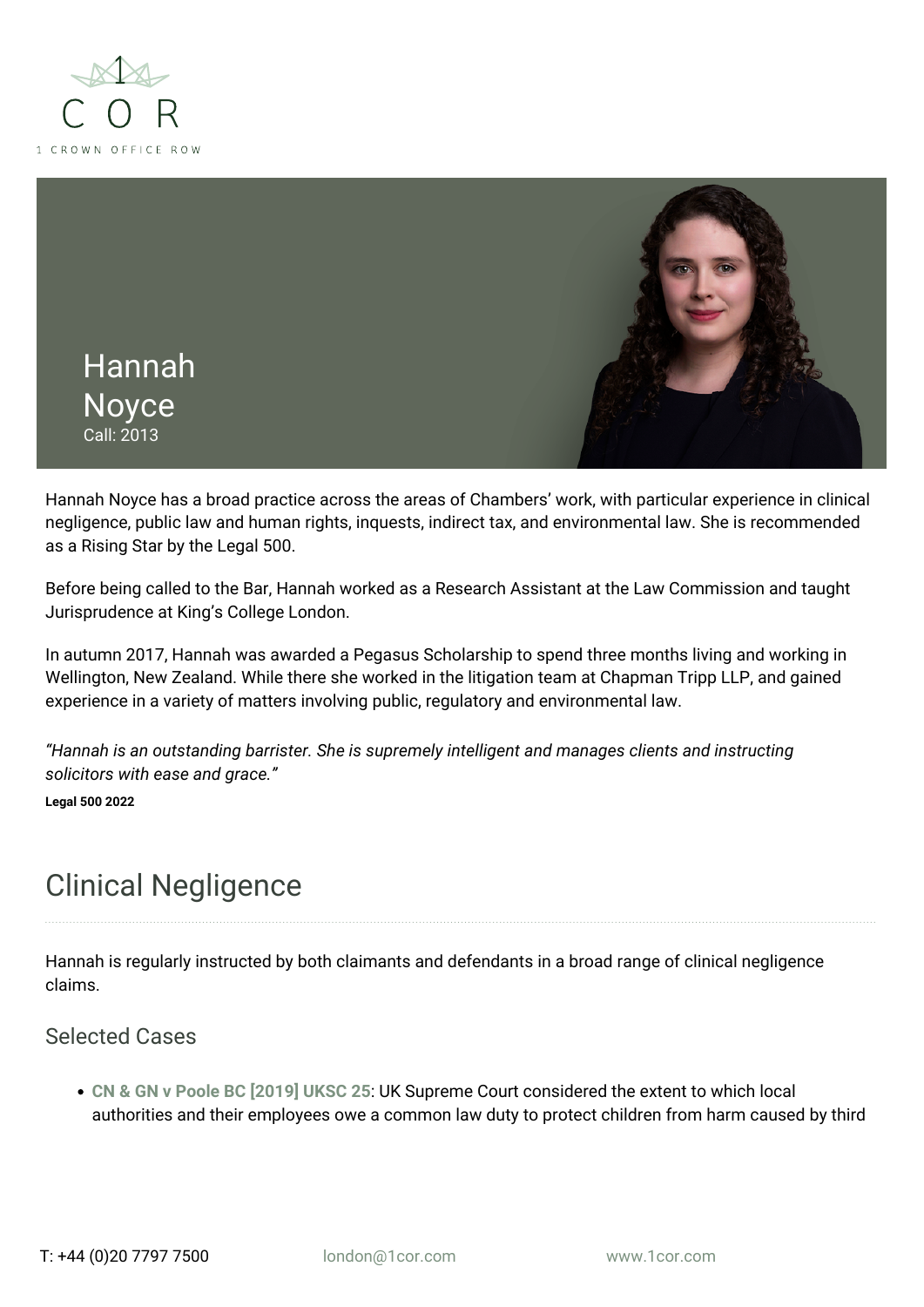parties.

- **[ABC v St. George's Healthcare NHS Trust and others \[2017\] EWCA Civ 336](http://www.bailii.org/ew/cases/EWCA/Civ/2017/336.html)**[:](http://www.bailii.org/ew/cases/EWCA/Civ/2017/336.html) junior counsel for the defendants in a claim concerning the limits of the duty of care concept in the context of genetic medicine.
- **[Various Claimants v Ian Paterson \(2017\)](https://www.theguardian.com/society/2017/apr/28/cancer-surgeon-convicted-of-performing-needless-breast-surgery):** junior counsel for the claimants in test cases brought against a consultant breast surgeon for negligent treatment of hundreds of NHS and private patients spanning a decade.

## Inquests

Hannah regularly appears at inquests for both families, and medical professionals and organisations.

### Selected Cases

- Acted for an NHS Trust in a complex case concerning the death of a baby from cardiac arrest where concerns were raised about the treatment provided.
- Acted for a GP at a five-day jury inquest concerning the death of a prisoner in custody.
- Acted for the family at a three-day inquest arising out of the death of a mental health outpatient.

# Public Law

Hannah is regularly instructed in a range of public law cases. She has a particular interest in matters relating to healthcare, and regularly appears at inquests which raise issues under Article 2 ECHR and/or complex medical issues, as well as in claims under the Human Rights Act 1998.

## Selected Cases

- **[The Honourable Chief Justice of Trinidad & Tobago Mr Justice Ivor Archie O.R.T.T. v The Law](https://www.jcpc.uk/cases/jcpc-2018-0063.html) [Association of Trinidad and Tobago:](https://www.jcpc.uk/cases/jcpc-2018-0063.html)** junior counsel for the Appellant in an appeal to the Privy Council, concerning Constitutional and statutory interpretation and issues of fairness and natural justice.
- **[R \(Roadpeace\) v Secretary of State for Transport \[2017\] EWHC 2725 \(Admin\):](http://www.bailii.org/ew/cases/EWHC/Admin/2017/2725.html)**junior counsel for the claimant charity in a judicial review of the lawfulness of the UK's arrangements for compensating victims of untraced and uninsured drivers in relation to EU law.
- **[Holborn Studios Ltd and Del Brenner v Hackney Council \[2017\] EWHC 2823 \(Admin\):](http://www.bailii.org/ew/cases/EWHC/Admin/2017/2823.html)** counsel for one of the successful claimants in a judicial review quashing a grant of planning permission following a failure to re-consult.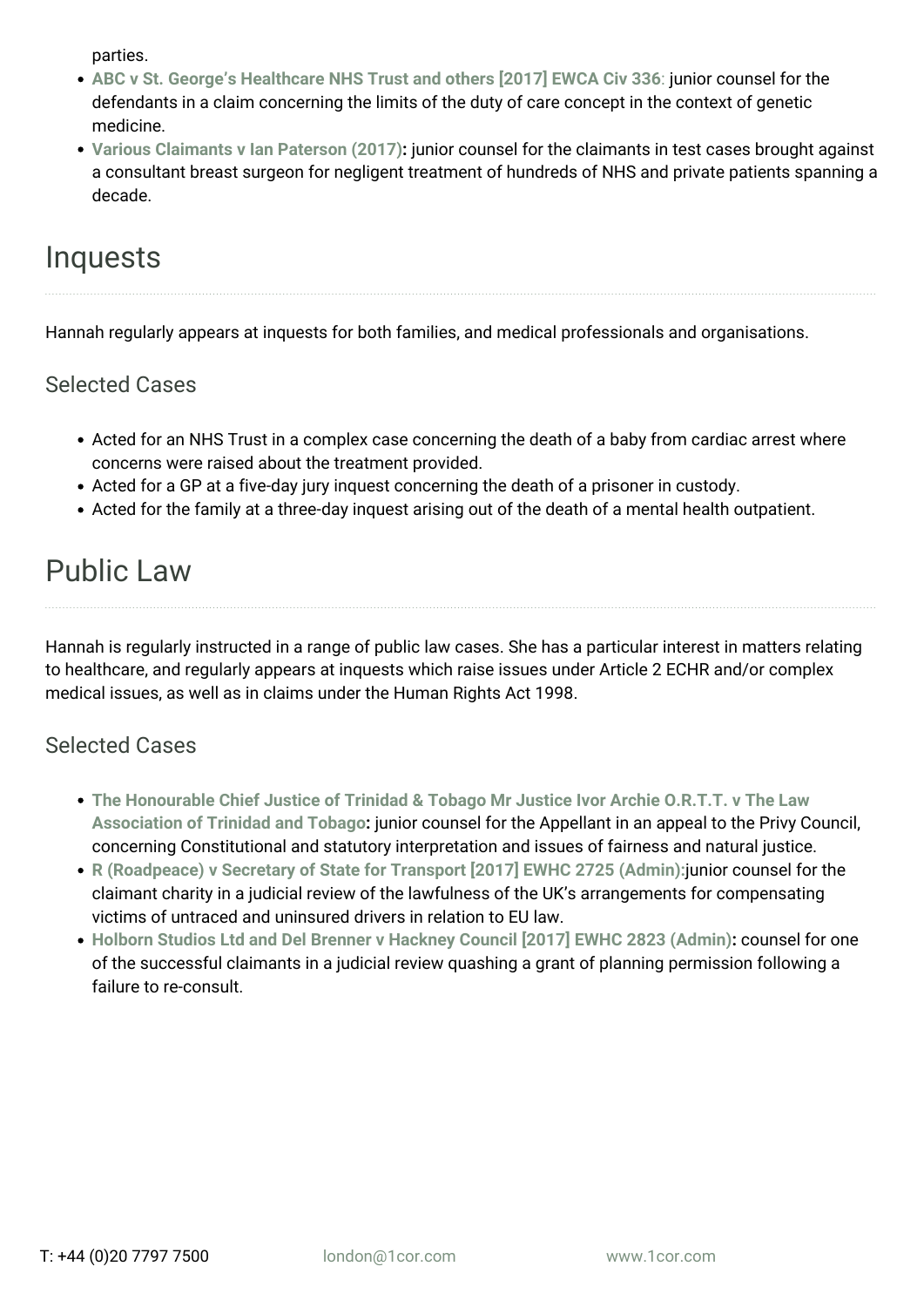Hannah is regularly instructed in a range of cases involving human rights. She has a particular interest in matters relating to healthcare, and regularly appears at inquests which raise issues under Article 2 ECHR and/or complex medical issues, as well as in claims under the Human Rights Act 1998.

Hannah is a member of the editorial team for the [UK Human Rights Blog](https://ukhumanrightsblog.com/) and was a panel member at a recent forum on the impact of Brexit on fundamental rights, chaired by Joshua Rozenberg QC.

### Selected Cases

- **[CN & Another v Poole Borough Council:](https://www.1cor.com/london/2018/03/16/supreme-court-granted-permission-appellants-appeal-case-cn-1-gn-2protected-parties-represented-litigation-friend-official-solicitor-v-poole-boroug/)** instructed as junior counsel for the AIRE Centre, intervening in the Supreme Court, with particular focus on issues arising under the ECHR and UN conventions.
- **[ABC v St. George's Healthcare NHS Trust and others \[2017\] EWCA Civ 336](http://www.bailii.org/ew/cases/EWCA/Civ/2017/336.html)**: junior counsel for the defendants in a claim concerning the competing rights of patients and family members in genetic medicine.

## Environmental Law

Hannah has a keen interests in environmental matters and is developing a broad practice across all areas of environmental law.

### Selected Cases

- **[The M4 Relief Road \(2017-19\)](http://www.gwentwildlife.org/news/2017/09/26/gwent-wildlife-trust-m4-campaign)**: represented the Gwent Wildlife Trust, objecting to the proposal to build an M4 relief road in South Wales.
- **[Holborn Studios Ltd and Del Brenner v Hackney Council \[2017\] EWHC 2823 \(Admin\)](http://www.bailii.org/ew/cases/EWHC/Admin/2017/2823.html)**[:](http://www.bailii.org/ew/cases/EWHC/Admin/2017/2823.html) counsel for one of the successful claimants in a judicial review quashing a grant of planning permission following a failure to re-consult.
- Acting for the claimant in an ongoing judicial review challenging the Environment Agency's classification of material under the Waste Framework Directive.
- Junior counsel advising on the merits of a challenge to a public consultation concerning a major proposed infrastructure project.

## Tax

Hannah has a keen interest in tax law, particularly indirect tax, and intends to build a broad practice in this area. She is a regular contributor to talks and seminars, including a recent presentation on the implications of Brexit for VAT law. As a pupil she assisted members of the indirect tax team with a variety of matters, including those listed below.